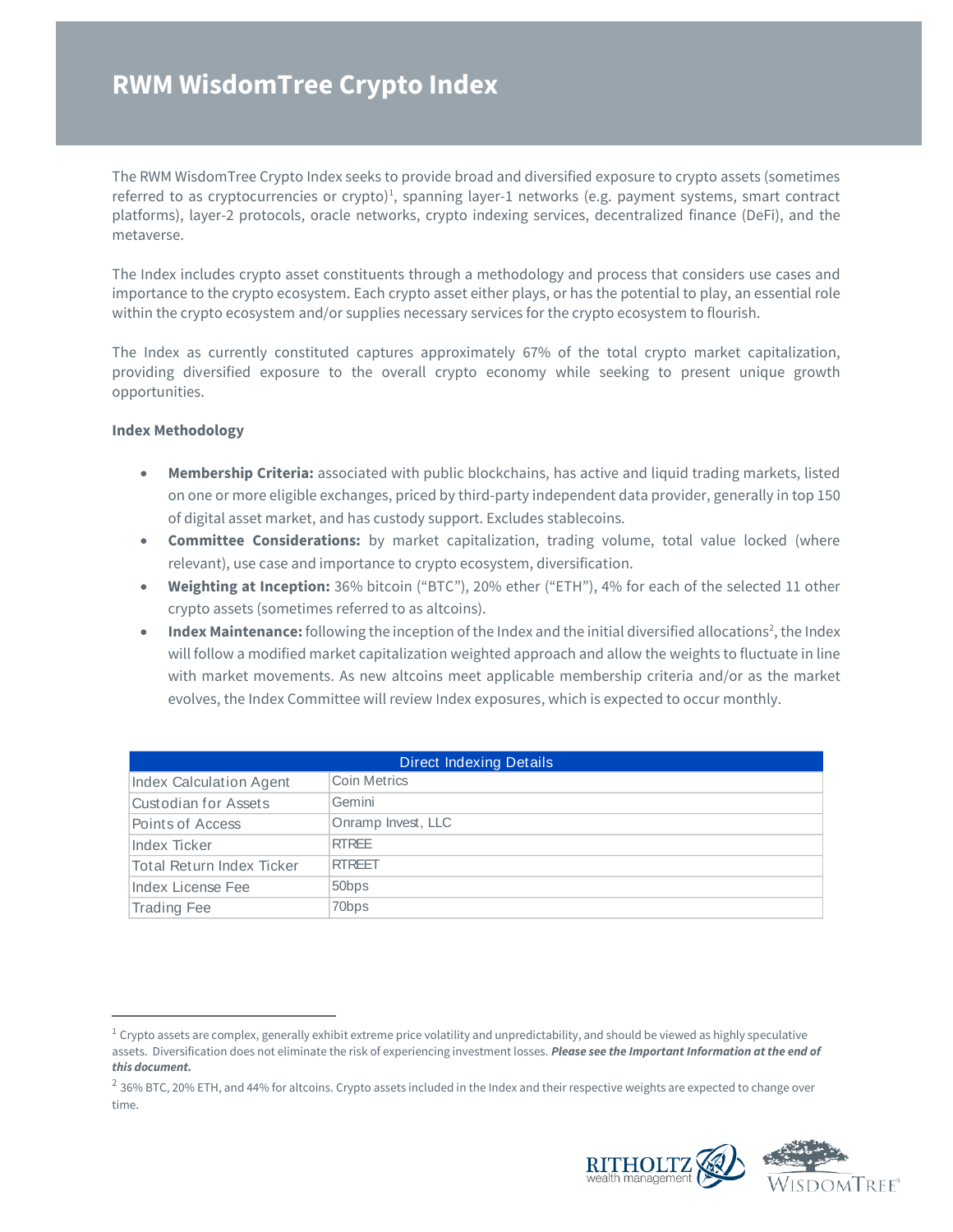# **Index Exposures**



| Crypto Asset  |              |       | Symbol   Weight   Market Dominance | <b>Description</b>                     | <b>Theme</b>     | Market Cap        |
|---------------|--------------|-------|------------------------------------|----------------------------------------|------------------|-------------------|
| Bitcoin       | <b>BTC</b>   | 47.6% | 44.69%                             | Layer-1 Payment System                 | Layer-1 Network  | \$566,999,518,124 |
| Ether         | <b>ETH</b>   | 21.8% | 19.32%                             | Layer-1 Smart Contract Platform        | Layer-1 Network  | \$245,142,039,928 |
| Solana        | <b>SOL</b>   | 4.9%  | 1.46%                              | Layer-1 Smart Contract Platform        | Layer-1 Network  | \$18,463,726,456  |
| Polygon       | MATIC        | 3.9%  | 0.43%                              | Layer-2 Interoperatbility Solutions    | Layer-2 Protocol | \$5,442,094,792   |
| Chainlink     | <b>LINK</b>  | 2.9%  | 0.27%                              | Decentralized Oracle Network           | Oracle           | \$3,470,677,632   |
| Uniswap       | UNI          | 2.0%  | 0.28%                              | Decentralized Exchange (DEX)           | <b>DeFi</b>      | \$3,499,621,854   |
| Decentraland  | <b>MANA</b>  | 2.3%  | 0.17%                              | Decentralized Virtual Reality          | Metaverse        | \$2,211,475,281   |
| Fantom        | FTM          | 1.2%  | $0.07\%$                           | Layer-1 Smart Contract Platform        | Layer-1 Network  | \$878,880,962     |
| Aave          | <b>AAVE</b>  | 2.8%  | $0.09\%$                           | Decentralized Liquidity Provider       | DeFi             | \$1,161,752,488   |
| The Graph     | <b>GRT</b>   | 1.7%  | 0.10%                              | <b>Indexing Services</b>               | Indexing         | \$1,220,767,838   |
| Enjin Coin    | <b>ENJ</b>   | 2.0%  | 0.05%                              | Non-Fungible Token Platform            | Metaverse        | \$636,672,187     |
| Curve         | <b>CRV</b>   | 2.6%  | 0.05%                              | Decentralized Exchange (DEX)           | DeFi             | \$633,177,473     |
| Yearn.finance | YFI          | 2.8%  | 0.03%                              | Decentralized Finance Lending Protocol | <b>DeFi</b>      | \$361,637,024     |
| SushiSwap     | <b>SUSHI</b> | 1.4%  | 0.01%                              | Decentralized Exchange (DEX)           | DeFi             | \$163,417,491     |
| Sum           |              | 100%  | 67%                                |                                        |                  |                   |

Source: WisdomTree, Messari, as of 5/16/2022. Weightings are subject to change.

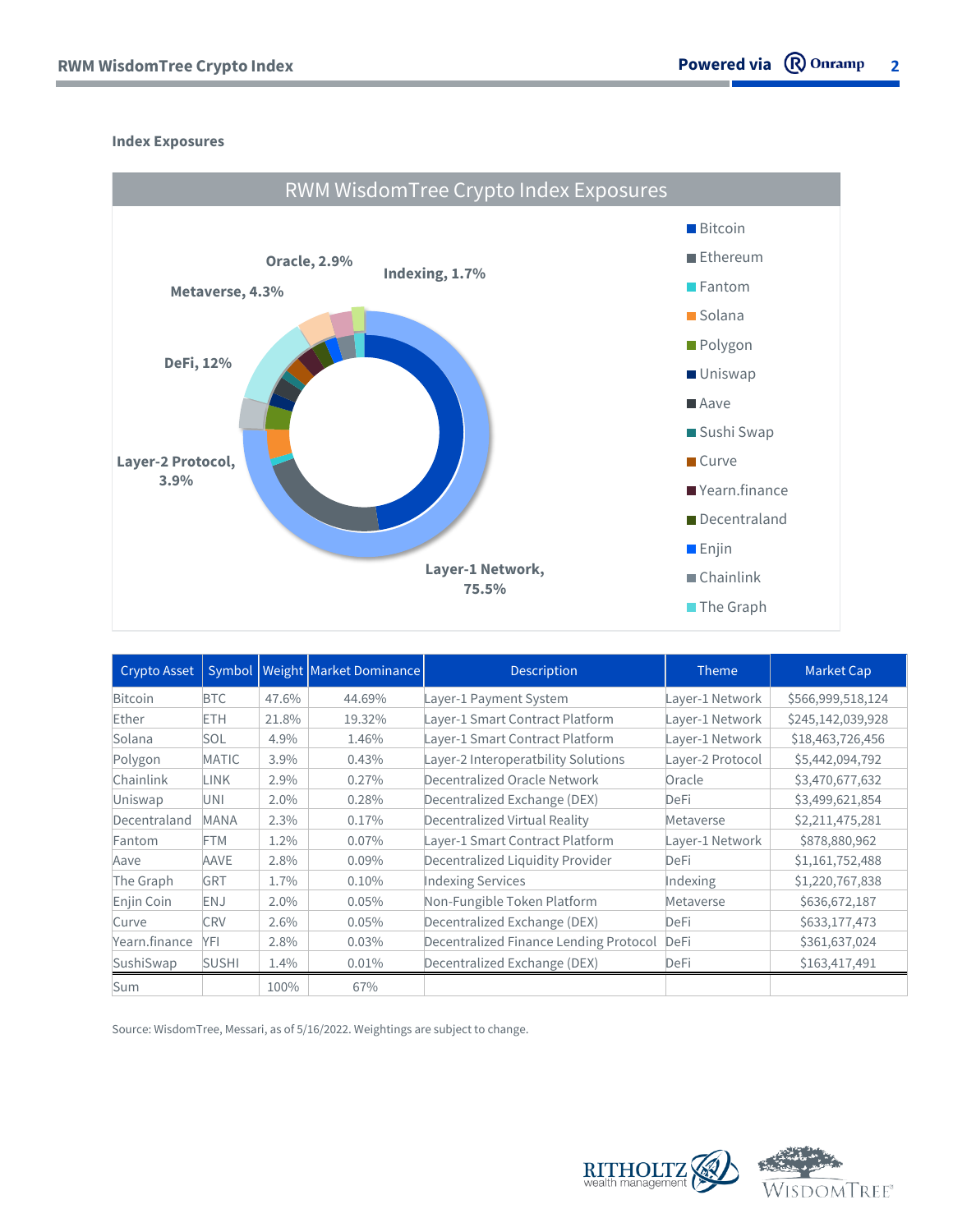# **Crypto Asset Profiles<sup>3</sup>**

**Bitcoin (BTC)** Launch Year: 2009 Market Capitalization: \$566,999,518,124

A peer-to-peer electronic payment transfer system, Bitcoin is the first and the oldest network that set the foundation of blockchain<sup>4</sup> technologies. BTC, the native cryptocurrency of Bitcoin, is the largest cryptocurrency by market capitalization and widely regarded as the "beta" for digital assets. BTC is partly used for paying transaction costs to BTC miners who validate the network transactions in a 'proof-of-work' system.

◆ Ether (ETH) Launch Year: 2015 Market Capitalization: \$245,142,039,928

The first smart contract platform, Ethereum aims to become the blockchain that handles programs and applications without relying on a centralized party. It is the leading platform with over 3,000 DApps. Its native cryptocurrency, ether (ETH), is used to pay for transaction costs called gas fees.

**Solana (SOL)** Launch Year: 2019 Market Capitalization: \$18,463,726,456

Solana is a layer-1 smart contract platform for decentralized applications featuring high throughput and low transaction costs. It offers faster transaction speeds than Ethereum and Bitcoin at a relatively low cost. The Solana ecosystem hosts an array of projects across banking and payments, data and analytics, wallet and browser, gaming and NFTs, DeFi, and infrastructure. SOL is the native token which is used for staking and governance of the protocol.

**Uniswap (UNI)** Launch Year: 2018 Market Capitalization: \$3,499,621,854

Uniswap is the leading decentralized exchange (DEX) in market capitalization, average daily fees generated, and total value locked terms. It popularized the automated market maker (AMM) system and has attracted many user activities over time. Its native cryptocurrency, UNI, is a governance token whose holders participate in decision making for the protocol.

**O chainlink (LINK)** Launch Year: 2017 Market Capitalization: \$3,470,677,632

Chainlink is the first and largest decentralized oracle network. It connects real-world data into the crypto ecosystem to help smart contract execution. Chainlink services are integrated across large portions of the digital asset ecosystem including Aave, Synthetix, Google, and the Associated Press. Its native cryptocurrency, LINK, is used to pay node operators for retrieving external data.

 $4$  Blockchain is a shared, immutable, cryptographic ledger for recording transactions.



 $^3$  These high-level profiles should not be viewed as complete descriptions of the applicable crypto assets, each of which are complex and exhibit different characteristics, use cases and risk profiles. All users of the information herein should conduct their own diligence using professional advisors. WisdomTree, Messari, as of 11/22/2021.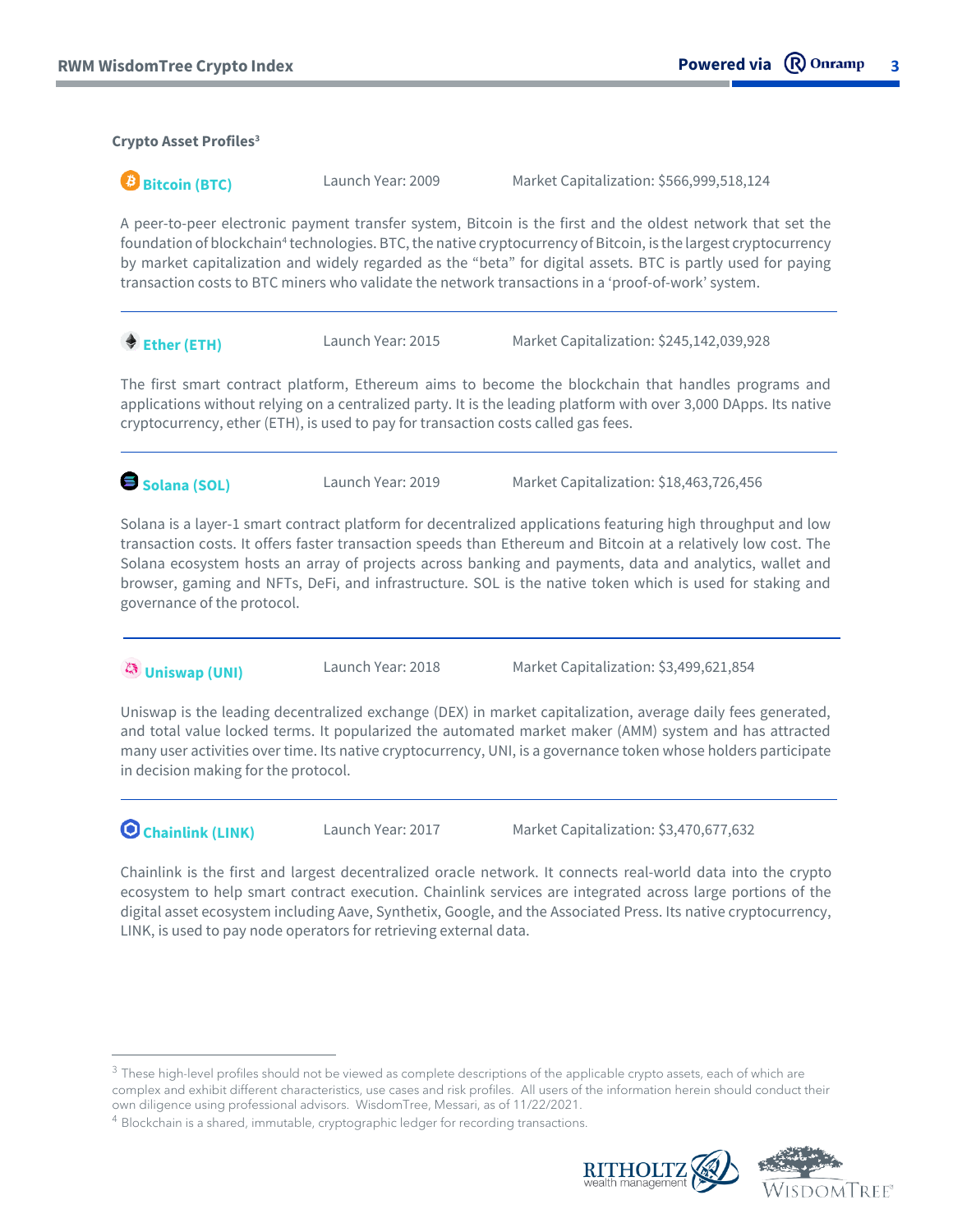**Polygon (MATIC)**

Launch Year: 2017 Market Capitalization: \$5,442,094,792

Polygon is a layer-2 protocol that provides interchain communication for Ethereum networks, which reduces transaction time on Ethereum at relatively low fees. It is also integrated with major platforms such as OpenSea and Aave. Its native cryptocurrency, MATIC, is used for governance voting, security staking, and paying gas fees.

**D** Decentraland (MANA) Launch Year: 2017 Market Capitalization: \$2,211,475,281

Decentraland is a decentralized virtual reality video game, where users can interact with each other using avatars to buy land to conduct business. It offers direct exposure to the 'metaverse' and indirect exposure to non-fungible tokens (NFT). MANA is used to purchase digital goods and its governance token LAND. The token supply of MANA decreases as users purchase real estate in virtual world.

**Fantom (FTM)** Launch Year: 2018 Market Capitalization: \$878,880,962

Fantom is a smart contract platform that aims to solve the blockchain trilemma, offering decentralization, scalability, and security. Fantom is similar to Solana and Cardano. It is already integrated with large protocols such as Aave and has had one of the fastest growing market capitalizations of 2021. FTM is used for staking, governance, payments, and fees on the network.

**The Graph (GRT)** Launch Year: 2018 Market Capitalization: \$1,220,767,838

The Graph provides indexing service for the blockchain. It groups data from protocols such as Ethereum and Filecoin into subgraphs that users can query from. GRT is frequently referred to as Google for Web 3.0. It has integrated with protocols and marketplaces such as Chainlink and Polymarket. Its native cryptocurrency, GRT, is used by Indexers, Delegators, and Curators to maintain their indexing services.

**Aave (AAVE)** Launch Year: 2017 Market Capitalization: \$1,161,752,488

Aave is a large, decentralized liquidity provider by market capitalization and total value locked. It is an opensource, non-custodial protocol that uses liquidity pools to facilitate lending and borrowing of crypto assets. Users can earn interest with deposits or take out loans by using those deposits as collateral. It pioneered flash loans and has integrated across many smart contract networks including Ethereum, Polygon, Fantom, and Avalanche. Its native cryptocurrency, AAVE, is a governance token that allows holders to participate in decision making.

**Enjin Coin (ENJ)** Launch Year: 2017 Market Capitalization: \$636,672,187

Enjin is an asset issuance platform and wallet for NFTs where users can create, distribute, trade, and store NFTs. It is a protocol with a relatively high market capitalization in the NFT space. Its native cryptocurrency, ENJ, is used to back the value of NFTs. The supply of ENJ is capped which provides scarcity and reduces risk of inflation.

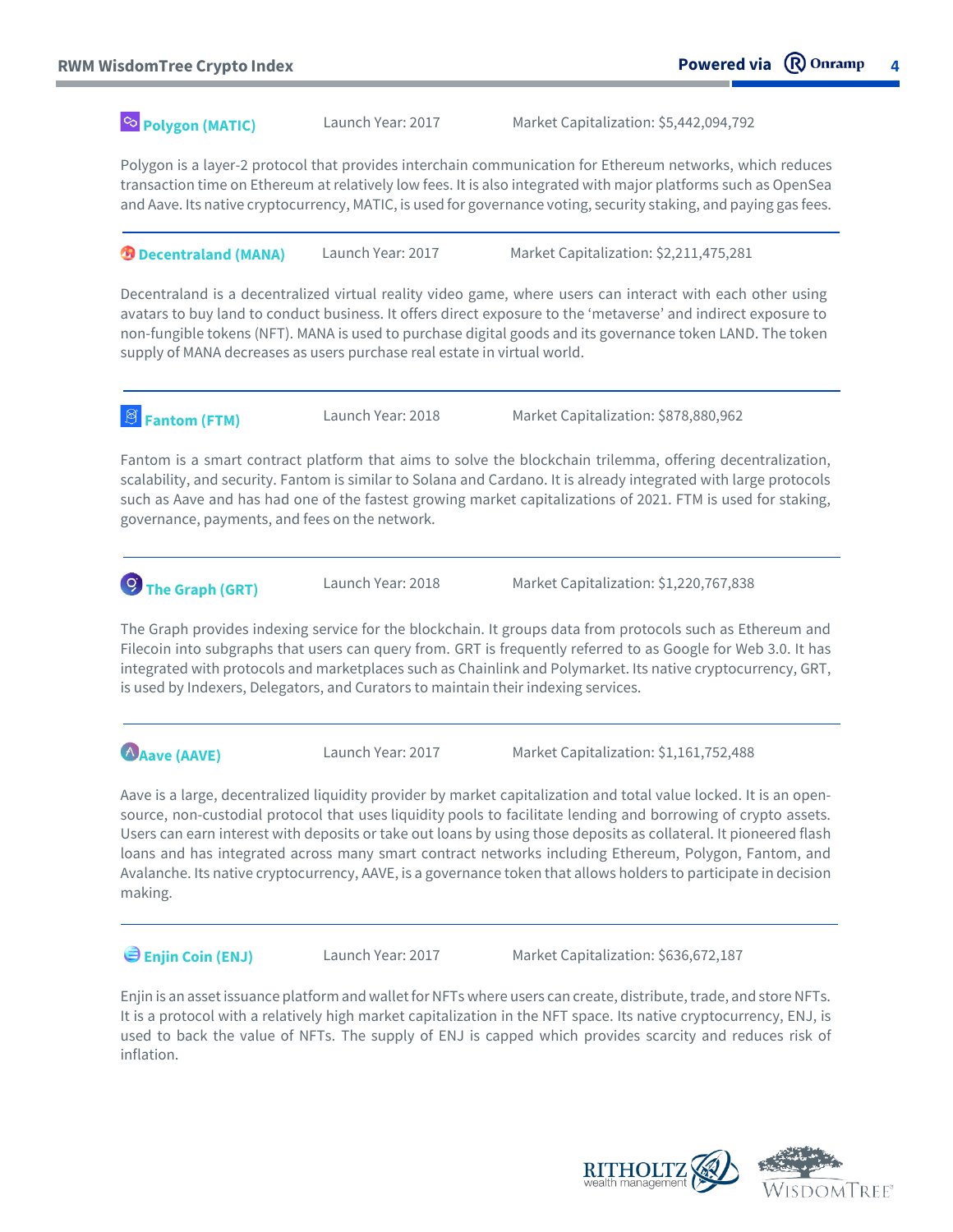**Yearn.finance (YFI)** Launch Year: 2020 Market Capitalization: \$361,637,024

Yearn.finance is a decentralized protocol with the goal of maximizing yield of users across different peer-topeer exchanges. It has active development and high visibility across the digital asset space. Its native cryptocurrency, YFI, is used for governance purpose.

**SushiSwap (SUSHI)** Launch Year: 2020 Market Capitalization: \$163,417,491

SushiSwap is a Ethereum-based decentralized exchange (DEX) based on the code of rival DEX Uniswap. It is forked from Uniswap with an emphasis on yield farming, which allows users to generate a return by staking tokens. It has high average daily fee generation, which indicates high utility and popularity. SUSHI is used for staking and earning rewards.



**Curve (CRV)** Launch Year: 2020 Market Capitalization: \$633,177,473

Curve is an automated market maker (AMM) platform that offers an efficient way to exchange tokens while maintaining low fees and low slippage by only accommodating liquidity pools made up of similarly behaving assets. Curve integrates with external DeFi protocols to reward coins/tokens for liquidity provision plus CRV tokens. Curve's native token, CRV, is used for governance participation and to offer additional rewards to those who lock up CRV.



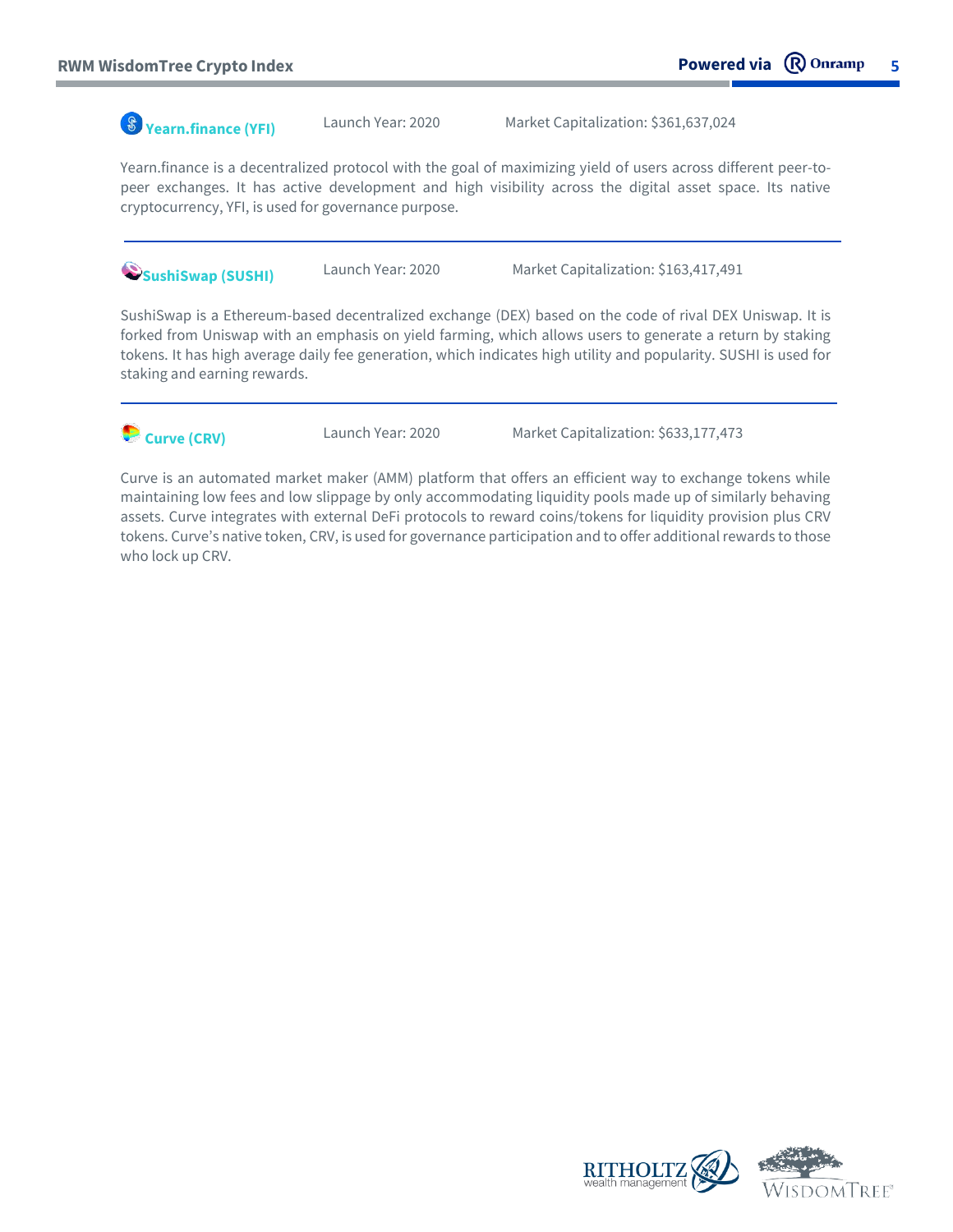### **GLOSSARY**

Cryptocurrency: A digital currency in which transactions are verified and records maintained by a decentralized system using cryptography, rather than by a centralized authority.

Decentralized Finance (DeFi): Decentralized Finance is a blockchain-based form of finance that does not rely on central financial intermediaries such as brokerages, exchanges, or banks to offer traditional financial instruments, and instead utilizes smart contracts on blockchains, the most common being Ethereum.

Metaverse: The metaverse is a hypothesized iteration of the internet, supporting persistent online 3-D virtual environments through conventional personal computing, as well as virtual and augmented reality headsets.

Beta: A measure of the volatility of a security or a portfolio in comparison to a benchmark. In general, a beta less than 1 indicates that the investment is less volatile than the benchmark, while a beta more than 1 indicates that the investment is more volatile than the benchmark.

Decentralized Application (DApp): A decentralized application is a computer application that runs on a decentralized computing system.

Non-Fungible Tokens (NFT): A non-fungible token is a unique and non-interchangeable unit of data stored on a digital ledger.

### **IMPORTANT INFORMATION REGARDING THE INDEX AND INDEX PROVIDER**

Ritholtz Wealth Management LLC (RWM) is a consultant to WisdomTree for the RWM WisdomTree Crypto Index (the "Index") and will receive fees from WisdomTree related to such role. RWM may separately and without involvement from WisdomTree act as an adviser to one or more clients pursuant to written agreement between RWM and such client.

Onramp Invest, LLC ("Onramp") is a technology company providing access to crypto assets for registered investment advisers. WisdomTree has licensed the Index to Onramp for use by advisers (including RWM in such capacity) in managing separate accounts for their clients via Onramp. In this regard, the Index is "powered via Onramp." WisdomTree has a financial interest in Onramp.

This document and all of the information contained in it or otherwise related to this document and/or Index, including without limitation all text, constituents, data, graphs and charts (collectively, the "Information") are the property of WisdomTree Investments, Inc. ("WisdomTree"), or WisdomTree's licensors, direct or indirect suppliers or any third party involved in consulting regarding, or otherwise making or compiling, any Information (collectively, with WisdomTree, the "Information Providers") and is provided for informational purposes only. RWM, in its capacity as a consultant to WisdomTree, is hereafter included in "Information Providers." All rights in the Information are reserved by WisdomTree and/or its Information Providers.

The Information should not be relied on and is not a substitute for the skill, judgment and experience of the user, its management, employees, advisers and/or clients when making investment and other business decisions. All Information is impersonal and not tailored to the needs of any person, entity or group of persons. None of the Information constitutes an offer to sell or a solicitation of an offer to buy, any security or other asset, financial product or other investment vehicle or any trading strategy. **All users of the Information should conduct their own diligence using professional advisors.** 

It is not possible to invest directly in the Index. Exposure to the crypto assets represented by the Index is only currently available through accounts managed by advisers, which may include RWM in such capacity, for their clients that may be based on the Index (if any) (collectively, "Index Related Accounts"), which may be made available through affiliates of WisdomTree or entities for which WisdomTree has a financial interest. Such advisers are solely responsible for making investment recommendations and/or decisions in consultation with their clients regarding any digital asset or other investments, without input from Wisdom Tree. WisdomTree makes no assurance that any Index Related Accounts will accurately track Index performance or provide positive investment returns. WisdomTree makes no representation regarding the advisability of investing in any crypto assets or Index Related Accounts. A decision to invest in or per such Index Related Account should not be made in reliance on any of the statements set forth in this document or otherwise on Information.